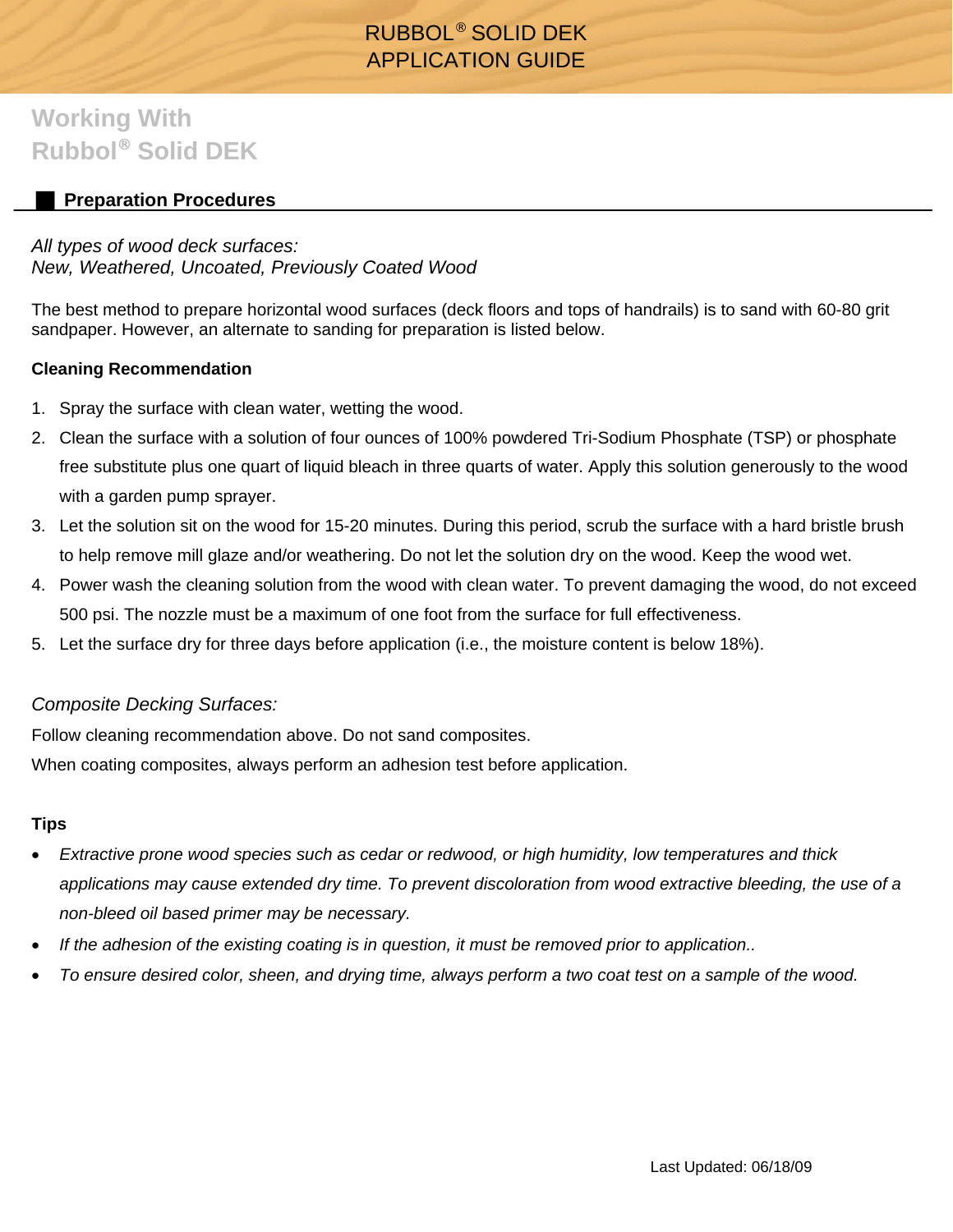# RUBBOL® SOLID DEK APPLICATION GUIDE

#### **Application Procedure**

Smooth wood coverage: 300-400 sq. ft./U.S. gallon

#### **New/Bare Wood**

- 1. Follow the preparation procedures
- 2. Apply two coats of Rubbol Solid DEK. Allow 4 6 hours dry time between coats
- 3. Clean tools with warm water and soap

#### **Previously Coated Surfaces**

- 1. Follow the preparation procedures
- 2. Apply one coat of Rubbol Solid DEK. If a second coat is needed, allow 4 6 hours dry-time between coats
- 3. Clean tools with warm water and soap

#### *Application Do's …*

- *Apply when the surface and air temperature is 50*°*F/10*°*C to 95*°*F/35*°*C*
- *Saturate all end grains*
- *Maintain a wet edge*
- *Apply in the direction of the wood grain*
- *Back prime if possible*
- *Intermix batches to ensure color consistency*
- *Apply with nylon polyester brush*
- *Second coat may be applied by synthetic 3/8 inch nap roller and back brushed*
- *Wait at least five to seven days before moving furniture back onto the deck surface*

#### *Application Don'ts …*

- *Do not apply in direct sunlight*
- *Do not apply when surface is hot to the touch*
- *Do not apply when dew, rain or frost is present or expected within five hours*
- *Do not apply when moisture content of the wood is greater than 18%*